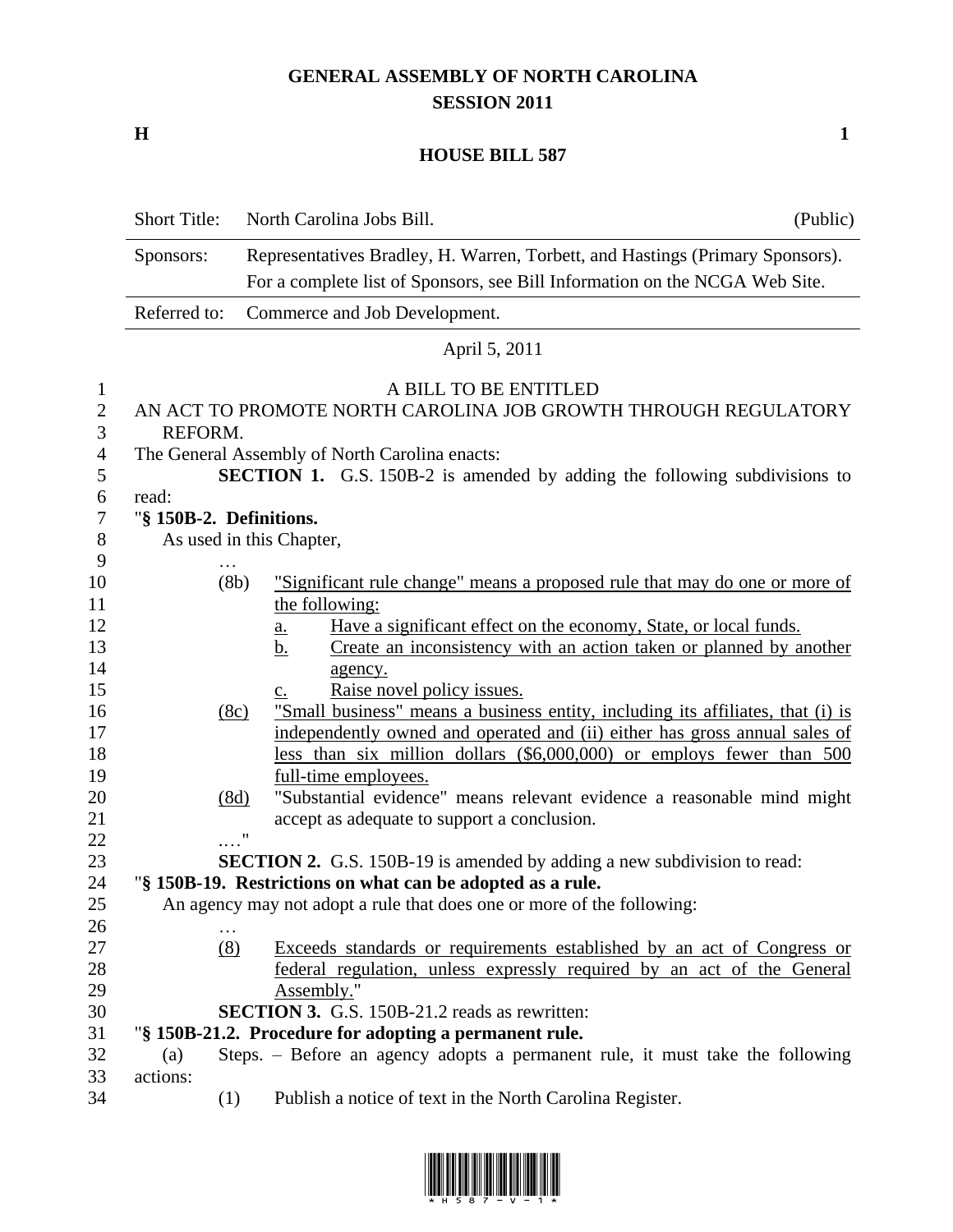|                             | <b>General Assembly of North Carolina</b>                                                                                                                                | <b>Session 2011</b> |
|-----------------------------|--------------------------------------------------------------------------------------------------------------------------------------------------------------------------|---------------------|
|                             | When required by G.S. 150B-21.4, prepare or obtain a fiscal note-note,<br>(2)                                                                                            |                     |
|                             | cost-benefit analysis, and small business regulatory flexibility analysis for                                                                                            |                     |
|                             | the proposed rule.                                                                                                                                                       |                     |
|                             | Repealed by Session Laws 2003-229, s. 4, effective July 1, 2003.<br>(3)                                                                                                  |                     |
|                             | When required by subsection (e) of this section, hold a public hearing on the<br>(4)                                                                                     |                     |
|                             | proposed rule after publication of the proposed text of the rule.                                                                                                        |                     |
|                             | Accept oral or written comments on the proposed rule as required by<br>(5)                                                                                               |                     |
|                             | subsection (f) of this section.                                                                                                                                          |                     |
| (b)                         | Repealed by Session Laws 2003-229, s. 4, effective July 1, 2003.                                                                                                         |                     |
| (c)                         | Notice of Text. $- A$ notice of the proposed text of a rule-rule, or textual changes to                                                                                  |                     |
|                             | an existing rule, must include all of the following:                                                                                                                     |                     |
|                             | The text of the proposed rule.<br>(1)                                                                                                                                    |                     |
|                             | A short explanation of the reason for the proposed rule summary of the<br>(2)                                                                                            |                     |
|                             | existing regulations and an explanation of how the proposed rule would                                                                                                   |                     |
|                             | change the existing regulations. This information should explain the purpose                                                                                             |                     |
|                             | of the proposed rule and what specific problem or problems the proposed                                                                                                  |                     |
|                             | rule is attempting to address. In order to meet the requirements of this                                                                                                 |                     |
|                             | subdivision, the agency shall use plain language that is easily understandable                                                                                           |                     |
|                             | to the general public.                                                                                                                                                   |                     |
|                             | A citation to the law that gives the agency the authority to adopt the rule-rule<br>(3)                                                                                  |                     |
|                             | and a detailed explanation as to why the specific citations provide the                                                                                                  |                     |
|                             | necessary authority. The explanation should clarify why there is no                                                                                                      |                     |
|                             | reasonable argument that statutory authority does not exist.                                                                                                             |                     |
|                             | .                                                                                                                                                                        |                     |
|                             | If a fiscal note-note, cost-benefit analysis, or small business regulatory<br>(8)                                                                                        |                     |
|                             | flexibility analysis has been prepared for the rule, a statement explaining that                                                                                         |                     |
|                             | a note or analysis has been conducted and how to obtain the note or analysis                                                                                             |                     |
|                             | on the agency Web site and how to obtain a hard copy of the fiscal note ean                                                                                              |                     |
|                             | be obtained from the agency.                                                                                                                                             |                     |
|                             | The procedure by which a person can object to a proposed rule and the<br>(9)                                                                                             |                     |
|                             | requirements for subjecting a proposed rule to the legislative review process.                                                                                           |                     |
|                             | The right of judicial review for any person that seeks to challenge the<br>(10)                                                                                          |                     |
|                             | adoption of a rule.                                                                                                                                                      |                     |
| $\ldots \overset{0}{\cdot}$ |                                                                                                                                                                          |                     |
|                             | SECTION 4. G.S. 150B-21.4 reads as rewritten:                                                                                                                            |                     |
|                             | "\\$ 150B-21.4. Fiscal notes on notes, cost-benefit analysis, periodic review, and small                                                                                 |                     |
|                             | business regulatory flexibility analysis for rules.                                                                                                                      |                     |
| (b1)                        |                                                                                                                                                                          |                     |
|                             | Substantial Economic Impact. - Significant Rule Change. - Before an agency<br>publishes in the North Carolina Register the proposed text of a permanent rule change that |                     |
|                             | would have a substantial economic impactbe a significant rule change and that is not identical                                                                           |                     |
|                             | to a federal regulation that the agency is required to adopt, the agency must obtain a fiscal                                                                            |                     |
|                             | notecost-benefit analysis for the proposed rule change from the Office of State Budget and                                                                               |                     |
|                             | Management or prepare a fiscal notecost-benefit analysis for the proposed rule change and have                                                                           |                     |
|                             | the note analysis approved by that Office. If an agency requests the Office of State Budget and                                                                          |                     |
|                             | Management to prepare a fiscal notecost-benefit analysis for a proposed rule change, that                                                                                |                     |
|                             | Office must prepare the note-analysis within 90 days after receiving a written request for the                                                                           |                     |
|                             | note-analysis. If the Office of State Budget and Management fails to prepare a fiscal                                                                                    |                     |
|                             | notecost-benefit analysis within this time period, the agency proposing the rule change may                                                                              |                     |
|                             | prepare a fiscal note. A fiscal note prepared in this circumstance does not require approval of                                                                          |                     |
|                             | the Office of State Budget and Management.cost-benefit analysis.                                                                                                         |                     |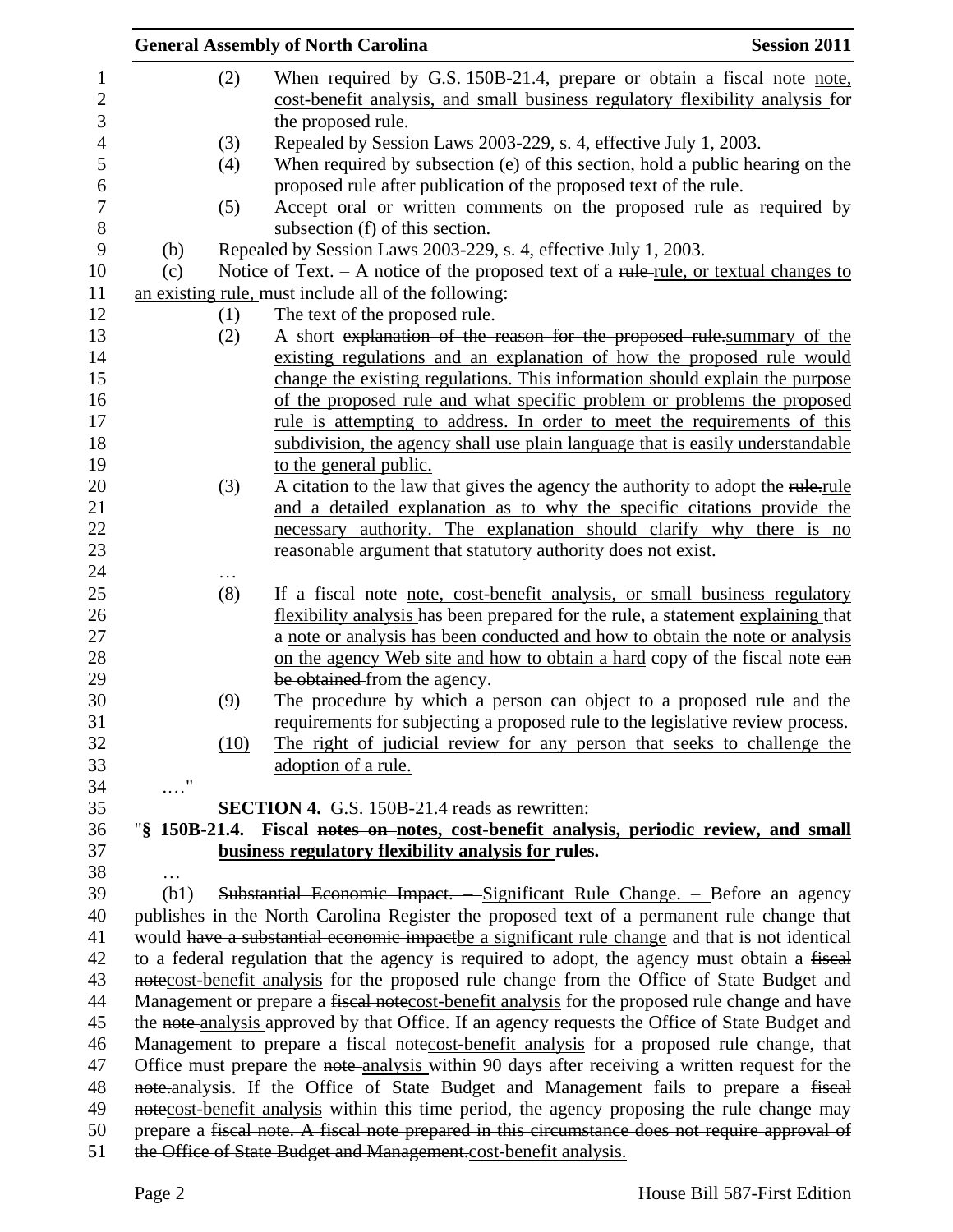## **General Assembly of North Carolina Session 2011** 1 If an agency prepares the required fiscal note, cost-benefit analysis, the agency must submit 2 the note-analysis to the Office of State Budget and Management for review. The Office of State Budget and Management must review the fiscal notecost-benefit analysis within 14 days after it 4 is submitted and either approve the note-analysis or inform the agency in writing of the reasons why it does not approve the fiscal note.cost-benefit analysis. After addressing these reasons, the agency may submit the revised fiscal notecost-benefit analysis to that Office for its review. If an agency is not sure whether a proposed rule change would have a substantial economic impact,be a significant rule change, the agency may ask the Office of State Budget and Management to determine whether the proposed rule change has a substantial economic 10 impact is a significant rule change. 11 As used in this subsection, the term "substantial economic impact" means an "significant rule change" would include any rule that has an aggregate financial impact on all persons affected of at least three million dollars (\$3,000,000) in a 12-month period. (b2) Content. – A fiscal notecost-benefit analysis required by subsection (b1) of this section must contain the following: (1) A description of the persons who would be affected by the proposed rule change. (2) A description of the types of expenditures that persons affected by the **proposed rule change would have to make to comply with the rule and an**  estimate of these expenditures. (3) A description of the purpose and benefits of the proposed rule change. (4) An explanation of how the estimate of expenditures was computed. (5) A comprehensive list of the costs and benefits resulting from the proposed 24 rule change. In developing this list, the costs and benefits should be quantified in monetary terms to the greatest extent possible. Costs shall include opportunity costs borne by affected people. (6) Alternatives considered instead of the proposed rule change and why the proposed rule was selected instead of one of the alternatives. (7) Other factors that the Office of State Budget and Management deems necessary for an exhaustive cost-benefit analysis. (b3) The Office of State Budget and Management shall reject the proposed rule based on a cost-benefit analysis if any of the following are true: (1) The projected costs exceed projected benefits. In making this determination, the Office of State Budget and Management shall base its decision on whether any reasonable scenario yields costs that exceed benefits. (2) An alternative to the proposed change is less costly and is reasonably likely to achieve, in significant part, the same objective. (3) The proposed rule change would not achieve the stated purpose of the rule. (b4) The Office of State Budget and Management shall approve the proposed rule, notwithstanding subsection (b3) of this section, if the rule minimizes the economic impact to the greatest extent possible and the rule is required to respond to at least one of the following: (1) A serious and unforeseen threat to the public health, safety, or welfare. (2) An act of the General Assembly that expressly requires the specific rule. (3) An act of Congress or federal regulation that expressly requires the specific rule and the General Assembly has given the agency authority to respond to the federal requirement. (4) A change in federal or State budgetary policy. (5) A court order. (b5) Periodic Review of Rules. – (1) Within six months after enactment of this law, each agency shall review all of its rules existing at the time of enactment to determine whether such rules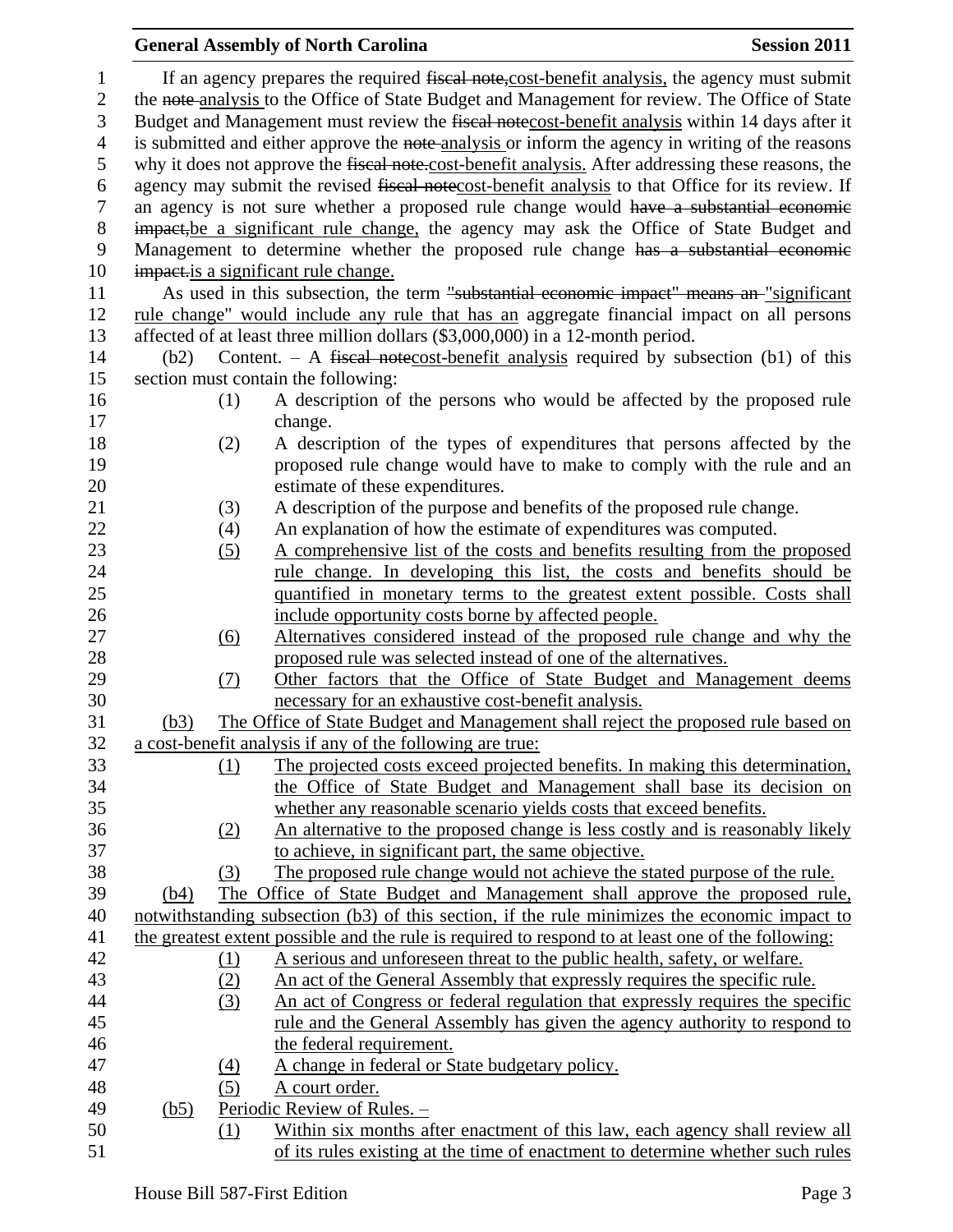|      |                   | <b>General Assembly of North Carolina</b>                                          | <b>Session 2011</b> |
|------|-------------------|------------------------------------------------------------------------------------|---------------------|
|      |                   | should be continued without change or should be amended or rescinded to            |                     |
|      |                   | minimize the economic impact of the rules. Each agency shall invite and            |                     |
|      |                   | review written public comments, as prescribed under this Article. Each             |                     |
|      |                   | agency shall submit a report to the Joint Legislative Administrative               |                     |
|      |                   | Procedure Oversight Committee on or before six months after enactment of           |                     |
|      |                   |                                                                                    |                     |
|      |                   | this law to justify the existence of its rules and may take action to amend or     |                     |
|      |                   | rescind rules at any time.                                                         |                     |
|      | <u>(2)</u>        | Rules adopted after the enactment of this law shall be reviewed every year to      |                     |
|      |                   | ensure that the rules minimize their economic impact.                              |                     |
|      | (3)               | In reviewing rules to minimize their economic impact, each agency shall            |                     |
|      |                   | consider the following factors:                                                    |                     |
|      |                   | The continued need for the rule.<br><u>a.</u>                                      |                     |
|      |                   | The nature of complaints or comments received concerning the rule<br>b.            |                     |
|      |                   | from the public.                                                                   |                     |
|      |                   | The complexity of the rule.<br>$\underline{c}$ .                                   |                     |
|      |                   | The extent to which the rule overlaps, duplicates, or conflicts with<br><u>d.</u>  |                     |
|      |                   | other federal, State, or local governmental rules.                                 |                     |
|      |                   | The length of time since the rule has been evaluated or the degree to<br><u>e.</u> |                     |
|      |                   | which technology, economic conditions, or other factors have                       |                     |
|      |                   | changed in the area affected by the rule.                                          |                     |
|      | $\underline{(4)}$ | Each agency shall annually submit a list of its rules to the Office of State       |                     |
|      |                   | Budget and Management, including an explanation as to its economic                 |                     |
|      |                   | impact.                                                                            |                     |
|      | (5)               | The Office of State Budget and Management shall direct an agency to amend          |                     |
|      |                   | or rescind a rule if the agency is unable to demonstrate each of the               |                     |
|      |                   | following:                                                                         |                     |
|      |                   | There is a continued need for the rule.<br>$\underline{\mathbf{a}}$ .              |                     |
|      |                   | <u>b.</u><br>The nature of complaints or comments received concerning the rule     |                     |
|      |                   | from the public does not justify amending or rescinding the rule.                  |                     |
|      |                   | The rule is not too complex.<br>$C_{\bullet}$                                      |                     |
|      |                   | d.<br>The rule does not overlap, duplicate, or conflict with other federal,        |                     |
|      |                   | State, and local governmental rules or such overlap is nominal.                    |                     |
|      |                   | Technology, economic conditions, or other factors have not changed<br><u>e.</u>    |                     |
|      |                   | in the area affected by the rule.                                                  |                     |
|      | (6)               | Notwithstanding subdivision (5) of this subsection, a rule may be amended          |                     |
|      |                   | or rescinded only if the rule is not required to respond to at least one of the    |                     |
|      |                   | following:                                                                         |                     |
|      |                   | A serious and unforeseen threat to the public health, safety, or<br><u>a.</u>      |                     |
|      |                   | welfare.                                                                           |                     |
|      |                   | An act of the General Assembly that expressly requires the specific<br><u>b.</u>   |                     |
|      |                   | <u>rule.</u>                                                                       |                     |
|      |                   | An act of Congress or federal regulation that expressly requires the               |                     |
|      |                   | $\underline{c}$ .<br>specific rule and the General Assembly has given the agency   |                     |
|      |                   |                                                                                    |                     |
|      |                   | authority to respond to the federal requirement.                                   |                     |
|      |                   | A change in federal or State budgetary policy.<br><u>d.</u>                        |                     |
|      |                   | A court order.<br>e.                                                               |                     |
|      | (7)               | The Office of State Budget and Management shall submit an annual                   |                     |
|      |                   | summary of its findings to<br>the Commission as required                           | under               |
|      |                   | G.S. 150B-21.17.                                                                   |                     |
| (b6) |                   | <u> Small Business Regulatory Flexibility Analysis. -</u>                          |                     |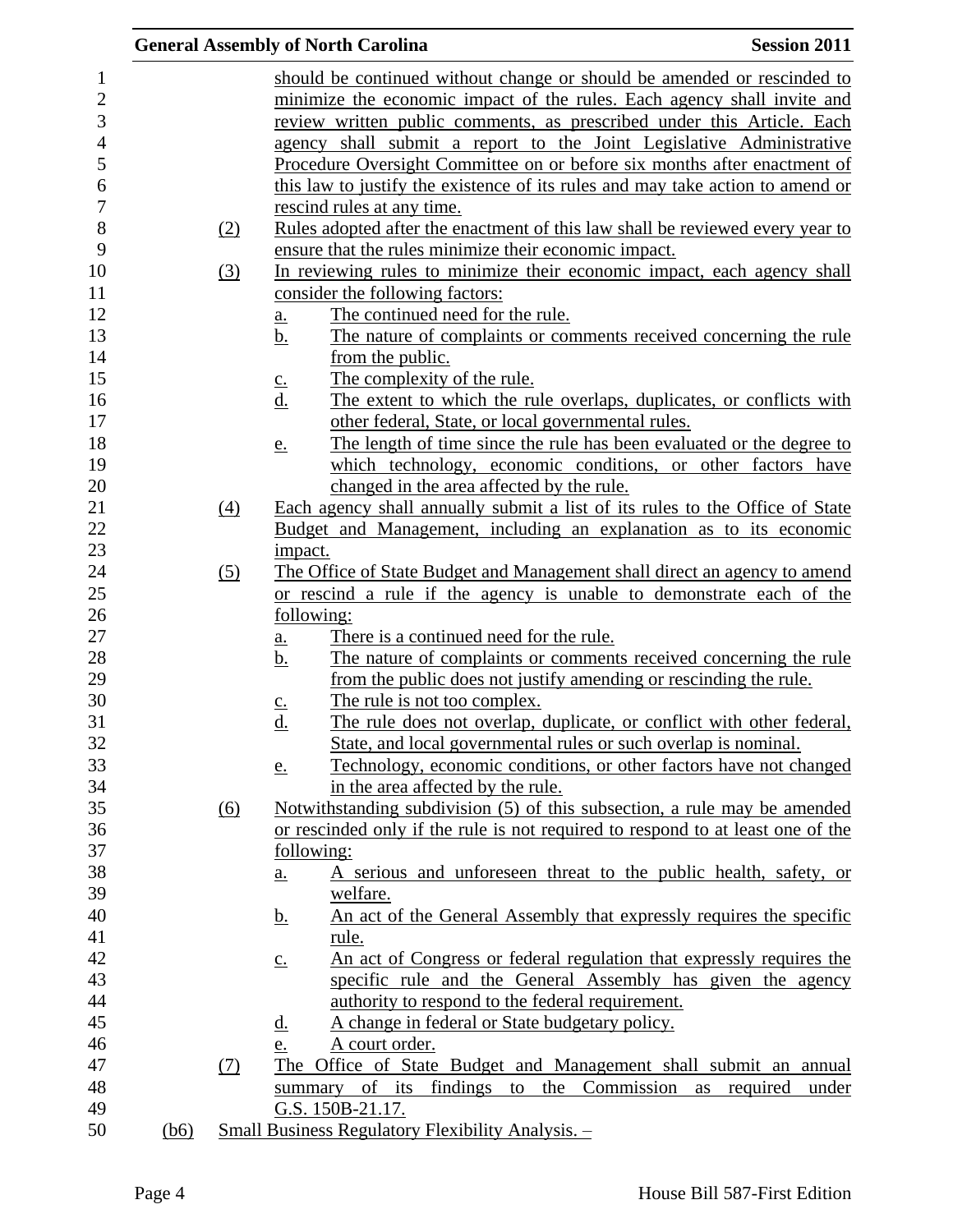|     |                     | <b>General Assembly of North Carolina</b>                                                                                                            | <b>Session 2011</b> |
|-----|---------------------|------------------------------------------------------------------------------------------------------------------------------------------------------|---------------------|
|     | (1)                 | Prior to the adoption of any proposed regulation that may have an adverse                                                                            |                     |
|     |                     | impact on small businesses, each agency shall prepare a small business                                                                               |                     |
|     |                     | impact statement that includes each of the following:                                                                                                |                     |
|     |                     | An identification and estimate of the number of the small businesses<br>$\underline{a}$ .                                                            |                     |
|     |                     | subject to the proposed regulation.                                                                                                                  |                     |
|     |                     | The projected reporting, record keeping, and other administrative<br><u>b.</u>                                                                       |                     |
|     |                     | costs required for compliance with the proposed regulation, including                                                                                |                     |
|     |                     | the type of professional skills necessary for preparation of the report                                                                              |                     |
|     |                     | or record.                                                                                                                                           |                     |
|     |                     | A statement of the probable effect on impacted small businesses.<br>$\underline{c}$ .                                                                |                     |
|     | (2)                 | Before an agency publishes in the North Carolina Register the proposed text                                                                          |                     |
|     |                     | of a permanent rule change, it shall consider and provide to the Office of                                                                           |                     |
|     |                     | State Budget and Management, without limitation, each of the following                                                                               |                     |
|     |                     | methods of reducing the impact of the proposed regulation on small                                                                                   |                     |
|     |                     | businesses:                                                                                                                                          |                     |
|     |                     | The establishment of less stringent compliance or reporting<br>$\underline{\mathbf{a}}$ .                                                            |                     |
|     |                     | requirements for small businesses.                                                                                                                   |                     |
|     |                     | The establishment of less stringent schedules or deadlines for<br><u>b.</u>                                                                          |                     |
|     |                     | compliance or reporting requirements for small businesses.                                                                                           |                     |
|     |                     | The consolidation or simplification of compliance or reporting<br>$\underline{c}$ .                                                                  |                     |
|     |                     | requirements for small businesses.                                                                                                                   |                     |
|     |                     | The establishment of performance standards for small businesses to<br><u>d.</u>                                                                      |                     |
|     |                     | replace design or operational standards required in the proposed                                                                                     |                     |
|     |                     | regulation.                                                                                                                                          |                     |
|     |                     | The exemption of small businesses from all or any part of the<br>e.                                                                                  |                     |
|     |                     | requirements contained in the proposed regulation.                                                                                                   |                     |
|     | (3)                 | The Office of State Budget and Management shall reject a proposed rule if<br>the agency has not taken reasonable steps to reduce the impact on small |                     |
|     |                     | businesses.                                                                                                                                          |                     |
| (c) |                     | Errors. – An erroneous fiscal note-note, cost-benefit analysis, or small business                                                                    |                     |
|     |                     | regulatory flexibility analysis prepared and reviewed in good faith does not affect the validity                                                     |                     |
|     |                     | of a rule-rule, except as provided under G.S. 150B-21.9."                                                                                            |                     |
|     |                     | <b>SECTION 5.</b> G.S. 150B-21.9 reads as rewritten:                                                                                                 |                     |
|     |                     | "§ 150B-21.9. Standards and timetable for review by Commission.                                                                                      |                     |
| (a) |                     | Standards. – The Commission must determine whether a rule meets all of the                                                                           |                     |
|     | following criteria: |                                                                                                                                                      |                     |
|     | (1)                 | It is within the clear authority delegated to the agency by the General                                                                              |                     |
|     |                     | Assembly. Assembly, and no reasonable argument can be made that that                                                                                 |                     |
|     |                     | authority does not exist.                                                                                                                            |                     |
|     | (2)                 | It is clear and unambiguous.                                                                                                                         |                     |
|     | (3)                 | It is reasonably necessary to implement or interpret an enactment of the                                                                             |                     |
|     |                     | General Assembly, or of Congress, or a regulation of a federal agency and                                                                            |                     |
|     |                     | the General Assembly, when enacting the law, likely intended for the agency                                                                          |                     |
|     |                     | to adopt such a rule. The Commission shall consider the cumulative effect of                                                                         |                     |
|     |                     | all rules adopted by the agency related to the specific purpose for which the                                                                        |                     |
|     |                     | rule is proposed.                                                                                                                                    |                     |
|     | (4)                 | The Office of State Budget and Management properly approved the                                                                                      |                     |
|     |                     | cost-benefit analysis and small business regulatory flexibility analysis                                                                             |                     |
|     |                     | developed for the rule, in accordance with G.S. 150B-21.4.                                                                                           |                     |
|     | (5)                 | It was adopted in accordance with Part 2 of this Article.                                                                                            |                     |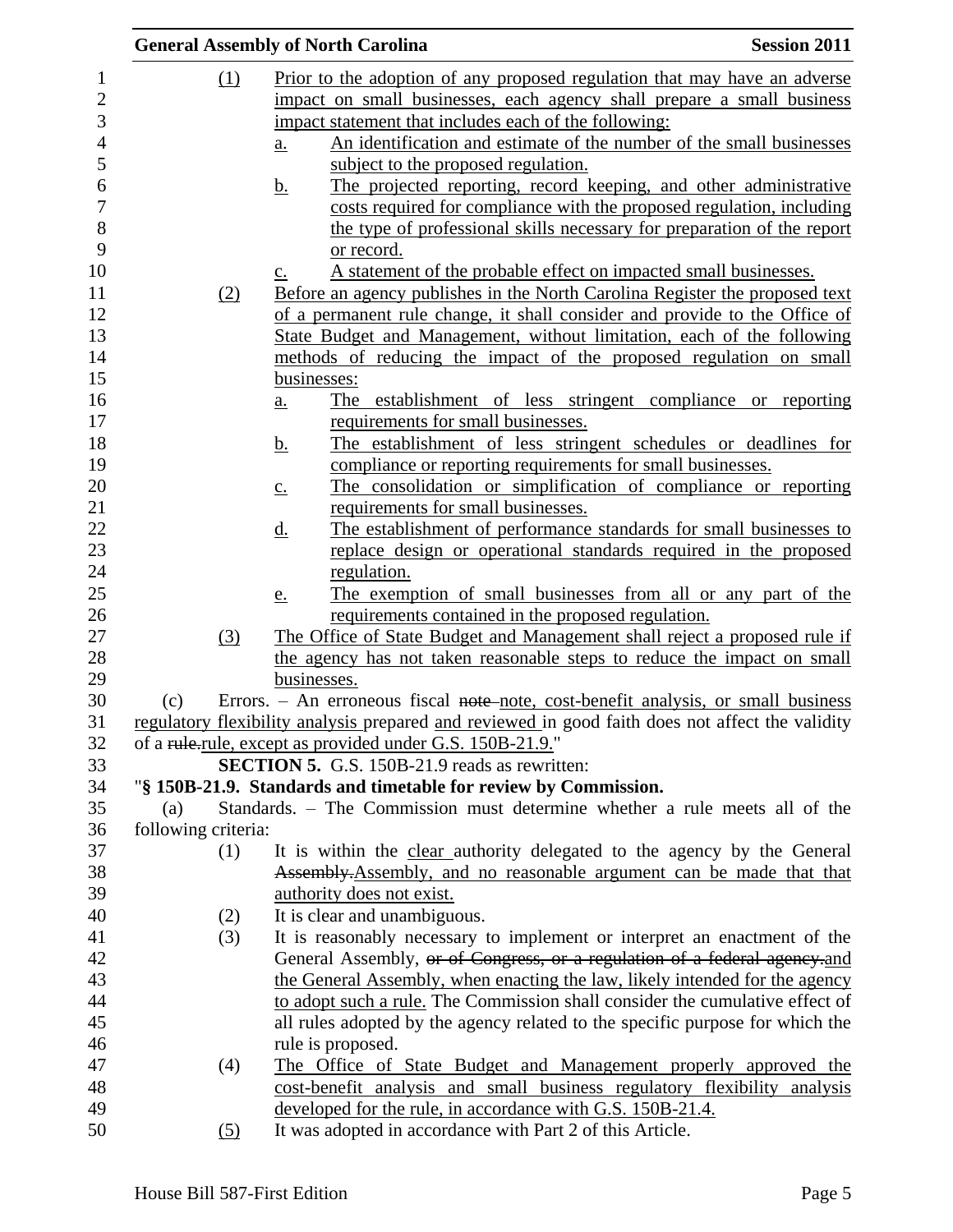|                                   |                    | <b>General Assembly of North Carolina</b>                                                                                                                                                                                                                                          | <b>Session 2011</b> |
|-----------------------------------|--------------------|------------------------------------------------------------------------------------------------------------------------------------------------------------------------------------------------------------------------------------------------------------------------------------|---------------------|
| $\mathbf{1}$<br>$\mathbf{2}$<br>3 |                    | The Commission shall not consider questions relating to the quality or efficacy of the rule<br>but shall restrict its review to determination of the standards set forth in this subsection.<br>The Commission may ask the Office of State Budget and Management to determine if a |                     |
| $\overline{4}$                    |                    | rule has a substantial economic impactis a significant rule change and is therefore required to                                                                                                                                                                                    |                     |
| 5                                 |                    | have a fiscal note-cost-benefit analysis. The Commission must ask the Office of State Budget                                                                                                                                                                                       |                     |
| 6                                 |                    | and Management to make this determination if a fiscal notecost-benefit analysis was not                                                                                                                                                                                            |                     |
| $\boldsymbol{7}$                  |                    | prepared for a rule and the Commission receives a written request for a determination of                                                                                                                                                                                           |                     |
| $8\,$<br>9                        |                    | whether the rule has a substantial economic impact is a significant rule change.<br>The Commission may ask the Office of State Budget and Management to determine if a                                                                                                             |                     |
| 10                                |                    | rule may have an adverse impact on small businesses and is therefore required to have a small                                                                                                                                                                                      |                     |
| 11                                |                    | business regulatory flexibility analysis. The Commission must ask the Office of State Budget                                                                                                                                                                                       |                     |
| 12                                |                    | and Management to make this determination if a small business regulatory flexibility analysis                                                                                                                                                                                      |                     |
| 13                                |                    | was not prepared for a rule and the Commission receives a written request for a determination                                                                                                                                                                                      |                     |
| 14                                |                    | of whether the rule may have an adverse impact on small businesses.                                                                                                                                                                                                                |                     |
| 15                                | $(a+)$             | Entry of a rule in the North Carolina Administrative Code after review by the                                                                                                                                                                                                      |                     |
| 16                                |                    | Commission creates a rebuttable presumption that the rule was adopted in accordance with Part                                                                                                                                                                                      |                     |
| 17                                | 2 of this Article. |                                                                                                                                                                                                                                                                                    |                     |
| 18                                | $\ldots$ "         |                                                                                                                                                                                                                                                                                    |                     |
| 19                                |                    | <b>SECTION 6.</b> Chapter 150B of the General Statutes is amended by adding a new                                                                                                                                                                                                  |                     |
| 20                                | section to read:   |                                                                                                                                                                                                                                                                                    |                     |
| 21                                | (a)                | "§ 150B-21.17. Periodic review of rules by Commission.                                                                                                                                                                                                                             |                     |
| 22<br>23                          |                    | The Office of State Budget and Management shall provide an annual summary of its                                                                                                                                                                                                   |                     |
| 24                                |                    | findings to the Commission explaining why it directed each agency to rescind or amend a rule,<br>or decided that no action on a rule was necessary.                                                                                                                                |                     |
| 25                                | (b)                | The Commission shall direct the Office of State Budget and Management to amend                                                                                                                                                                                                     |                     |
| 26                                |                    | or rescind a rule if the Commission believes that an agency was unable to demonstrate all of the                                                                                                                                                                                   |                     |
| 27                                | following:         |                                                                                                                                                                                                                                                                                    |                     |
| 28                                |                    | There is a continued need for the rule.                                                                                                                                                                                                                                            |                     |
| 29                                | $\frac{(1)}{(2)}$  | The nature of complaints or comments received concerning the rule from the                                                                                                                                                                                                         |                     |
| 30                                |                    | public does not justify amending or rescinding the rule.                                                                                                                                                                                                                           |                     |
| 31                                | (3)                | The rule is not too complex.                                                                                                                                                                                                                                                       |                     |
| 32                                | (4)                | The rule does not overlap, duplicate, or conflict with other federal, State, and                                                                                                                                                                                                   |                     |
| 33                                |                    | local governmental rules, or such overlap is nominal.                                                                                                                                                                                                                              |                     |
| 34                                | (5)                | Technology, economic conditions, or other factors have not changed in the                                                                                                                                                                                                          |                     |
| 35                                |                    | area affected by the rule.                                                                                                                                                                                                                                                         |                     |
| 36                                | (c)                | Notwithstanding subsection (b) of this section, a rule may be amended or rescinded                                                                                                                                                                                                 |                     |
| 37                                |                    | only if the rule is not required to respond to at least one of the following:                                                                                                                                                                                                      |                     |
| 38                                | <u>(1)</u>         | A serious and unforeseen threat to the public health, safety, or welfare.                                                                                                                                                                                                          |                     |
| 39                                | (2)                | An act of the General Assembly that expressly requires the specific rule.                                                                                                                                                                                                          |                     |
| 40                                | (3)                | An act of Congress or federal regulation that expressly requires the specific                                                                                                                                                                                                      |                     |
| 41                                |                    | <u>rule and the General Assembly has given the agency authority to respond to</u>                                                                                                                                                                                                  |                     |
| 42                                |                    | the federal requirement.                                                                                                                                                                                                                                                           |                     |
| 43                                | $\left(4\right)$   | A change in federal or State budgetary policy.                                                                                                                                                                                                                                     |                     |
| 44                                | (5)                | A court order."                                                                                                                                                                                                                                                                    |                     |
| 45                                |                    | <b>SECTION 7.</b> G.S. 150B-43 reads as rewritten:                                                                                                                                                                                                                                 |                     |
| 46                                |                    | "§ 150B-43. Right to judicial review.                                                                                                                                                                                                                                              |                     |
| 47                                |                    | Any person who is aggrieved by the final decision in a contested case, and who has                                                                                                                                                                                                 |                     |
| 48                                |                    | exhausted all administrative remedies made available to him by statute or agency rule, is                                                                                                                                                                                          |                     |
| 49                                |                    | entitled to judicial review of the decision under this Article, unless adequate procedure for                                                                                                                                                                                      |                     |
| 50                                |                    | judicial review is provided by another statute, in which case the review shall be under such                                                                                                                                                                                       |                     |

other statute. Within one year after the effective date of a final rule, any person is entitled to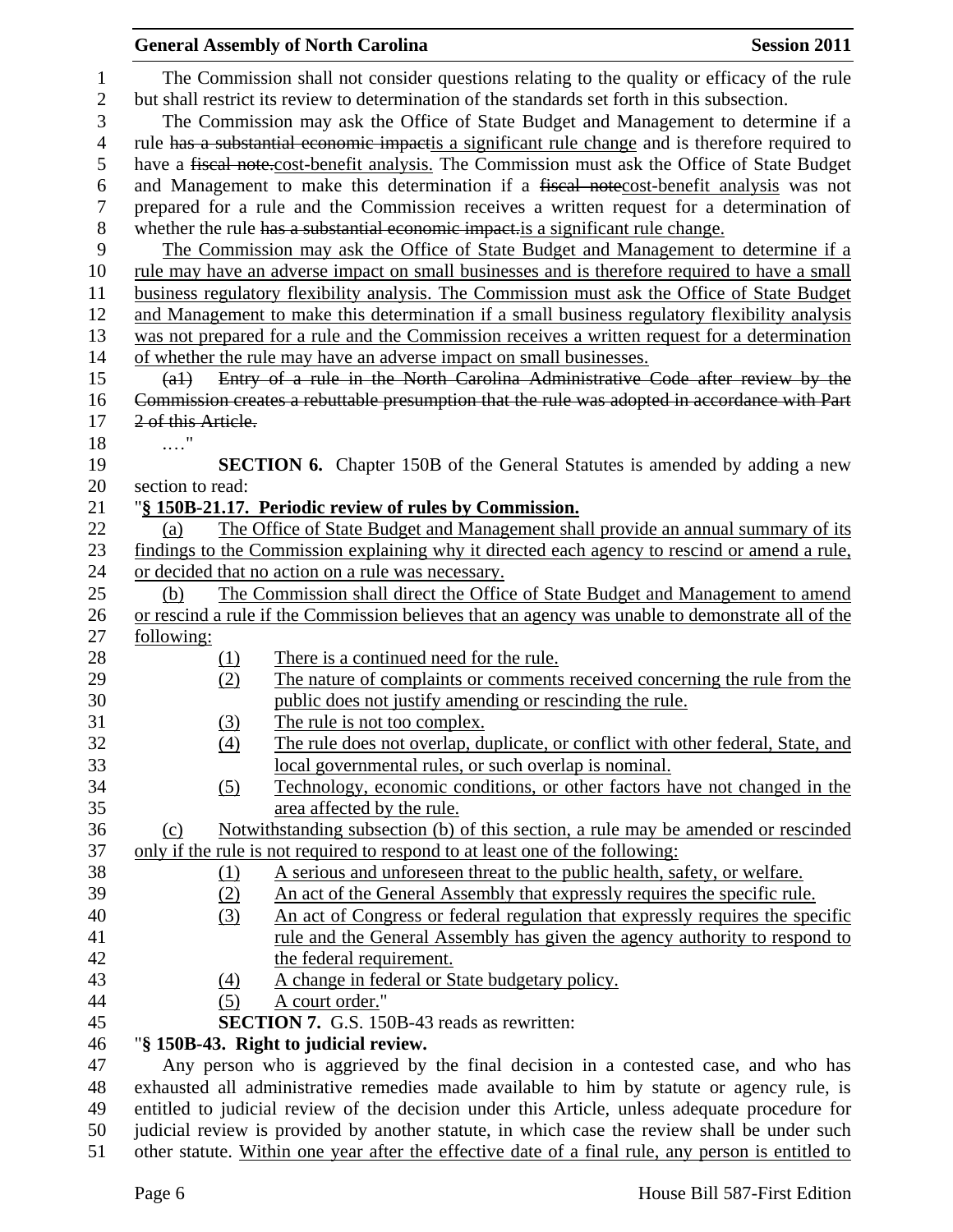|                  |                                 | <b>General Assembly of North Carolina</b>                                                         | <b>Session 2011</b> |
|------------------|---------------------------------|---------------------------------------------------------------------------------------------------|---------------------|
| 1                |                                 | judicial review in order to determine whether a rule has been properly adopted as required        |                     |
| $\sqrt{2}$       |                                 | under this Article. Nothing in this Chapter shall prevent any person from invoking any judicial   |                     |
| 3                |                                 | remedy available to him under the law to test the validity of any administrative action not made  |                     |
| $\overline{4}$   | reviewable under this Article." |                                                                                                   |                     |
| $\mathfrak{S}$   |                                 | <b>SECTION 8.</b> G.S. 62-3 is amended by adding a new subdivision to read:                       |                     |
| 6                | "§ 62-3. Definitions.           |                                                                                                   |                     |
| $\boldsymbol{7}$ |                                 | As used in this Chapter, unless the context otherwise requires, the term:                         |                     |
| $8\,$            |                                 |                                                                                                   |                     |
| 9                | (31)                            | "Using and consuming public" means utility consumers solely in their role as                      |                     |
| 10               |                                 | consumers."                                                                                       |                     |
| 11               |                                 | <b>SECTION 9.</b> G.S. 62-15 reads as rewritten:                                                  |                     |
| 12               |                                 | "§ 62-15. Office of executive director; public staff, structure and function.                     |                     |
| 13               |                                 |                                                                                                   |                     |
| 14               | (e)                             | In representing the using and consuming public, the Public Staff shall not consider               |                     |
| 15               |                                 | general societal interests but only the interests of the using and consuming public in their      |                     |
| 16               |                                 | interest as consumers. The Public Staff may not take any action that would lead to higher prices  |                     |
| 17               |                                 | for consumers unless the higher prices are clearly justified because of more reliable, or         |                     |
| 18               |                                 | otherwise better quality, utility services for the using and consuming public.                    |                     |
| 19               | (e1)                            | The public staff shall have no duty, responsibility, or authority with respect to the             |                     |
| 20               |                                 | laws, rules or regulations pertaining to the physical facilities or equipment of common, contract |                     |
| 21               |                                 | and exempt carriers, the registration of vehicles or of insurance coverage of vehicles of         |                     |
| 22               |                                 | common, contract and exempt carriers; the licensing, training, or qualifications of drivers or    |                     |
| 23               |                                 | other persons employed by common, contract and exempt carriers, or the operation of motor         |                     |
| 24               |                                 | vehicle equipment by common, contract and exempt carriers in the State.                           |                     |
| 25               | $\cdots$                        |                                                                                                   |                     |
| 26               | (i)                             | A member of the using and consuming public may petition the Commission to                         |                     |
| 27               |                                 | initiate a review of whether the Public Staff has acted consistently with subsection (e) of this  |                     |
| 28               |                                 | section. If the Commission determines that the Public Staff has not acted consistently with       |                     |
| 29               |                                 | subsection (e) of this section, it shall make formal public notice of this finding and submit a   |                     |
| 30               |                                 | written finding to the Joint Legislative Utility Review Committee and request the Public Staff    |                     |
| 31               |                                 | to reconsider any action taken that is inconsistent with subsection (e) of this section."         |                     |
| 32               |                                 | <b>SECTION 10.1.</b> Commission Created. – There is created the Legislative Study                 |                     |
| 33               |                                 | Commission on Occupational Licensing. The Commission shall consist of 12 voting members           |                     |
| 34               | appointed as follows:           |                                                                                                   |                     |
| 35               | (1)                             | Four members appointed by the Governor, to include at least one member of                         |                     |
| 36               |                                 | the general public.                                                                               |                     |
| 37               | (2)                             | Four members appointed by the President Pro Tempore of the Senate, to                             |                     |
| 38               |                                 | include the following:                                                                            |                     |
| 39               |                                 | Two members of the Senate.<br>a.                                                                  |                     |
| 40               |                                 | Two members of the general public.<br>$\mathbf b$ .                                               |                     |
| 41               | (3)                             | Four members appointed by the Speaker of the House of Representatives, to                         |                     |
| 42               |                                 | include the following:                                                                            |                     |
| 43               |                                 | Two members of the House of Representatives.<br>a.                                                |                     |
| 44               |                                 | Two members of the general public.<br>b.                                                          |                     |
| 45               |                                 | <b>SECTION 10.2.</b> Duties. – The Commission shall do each of the following:                     |                     |
| 46               | (1)                             | Identify outdated and unnecessary occupational licensing laws that should be                      |                     |
| 47               |                                 | repealed.                                                                                         |                     |
| 48               | (2)                             | Identify existing occupations that are regulated that do not require licensing.                   |                     |
| 49               | (3)                             | Study alternatives to occupational licensing laws that would work                                 |                     |
| 50               |                                 | effectively.                                                                                      |                     |